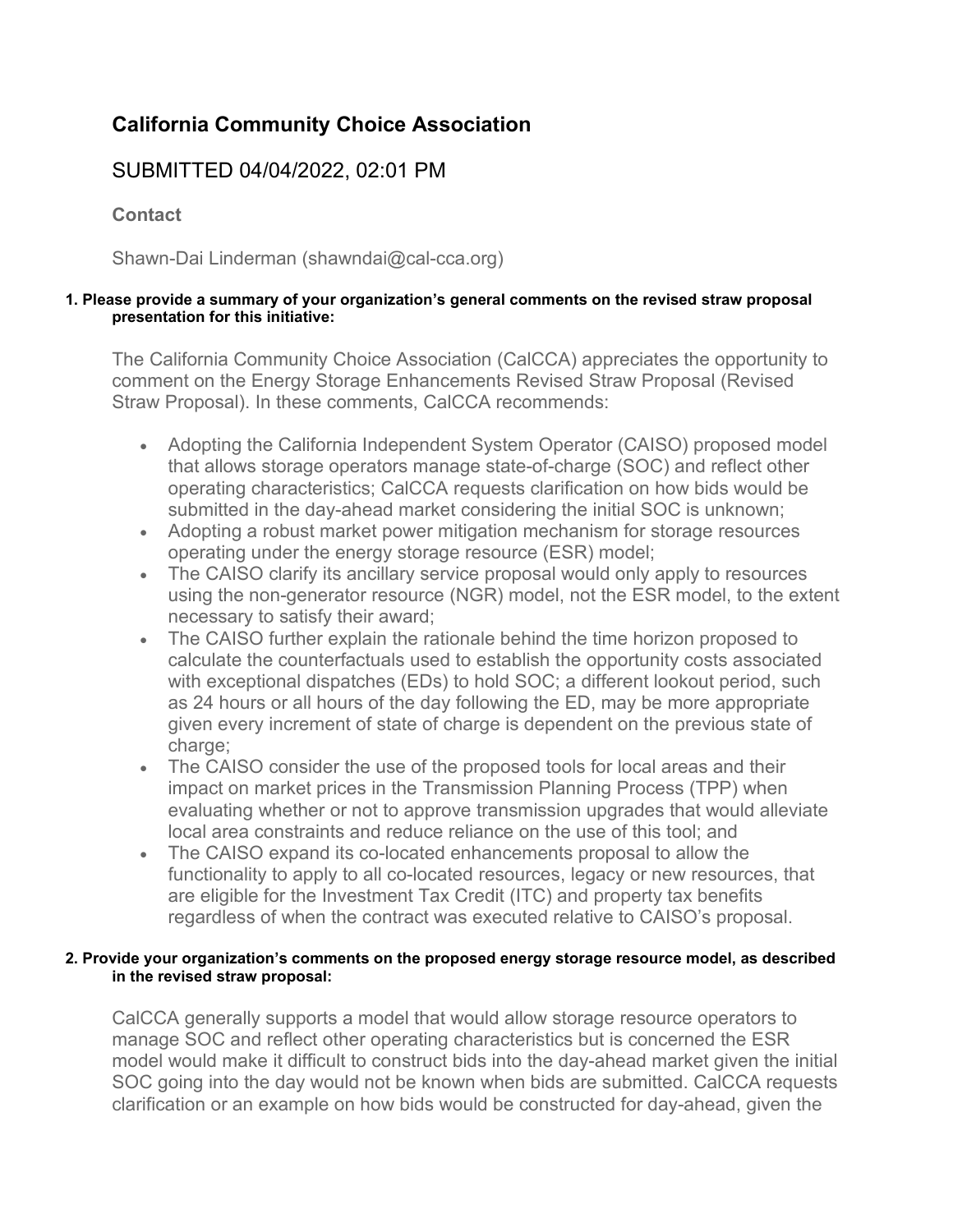SOC going into the first hour of the day will not be known when bids are submitted at 10 a.m. the day prior. This is especially important; how the resources bid will likely depend on the SOC of the resources at a defined starting point, which could vary significantly from the time bids are submitted for day-ahead to the beginning of the day.

CalCCA supports requests by stakeholders on the call for the CAISO to provide more examples that explain how the CAISO will model variable ramp rates.

With respect to the CAISO's proposal on market power mitigation, CalCCA supports a robust market power mitigation mechanism for storage resources operating under the ESR model. The CAISO's proposed methodology generally includes the correct set of costs for storage to buy energy, cycling costs, and real-time opportunity costs. In the next iteration of the proposal, the CAISO should consider what happens if the mitigated bids to discharge are below the bids to charge, given the ESR model will have separate bids to charge and discharge.

#### **3. Provide your organization's comments on the proposed reliability enhancements for storage resources, as described in the revised straw proposal:**

# **Ancillary Services**

CalCCA understands why this proposal would be useful to CAISO operators when operating storage resources using the NGR model. However, this is likely not applicable to resources using the ESR model because the resources can bid SOC to ensure they can meet their AS awards. The CAISO should clarify this proposal would only apply to resources using the NGR model. The CAISO should also clarify in its proposal that *to the extent necessary to satisfy their award*, the storage must provide an energy bid with its ancillary service award. Storage resources may be situated in real-time in such a way that they can meet their AS award without requiring energy bids. For example, if a storage resource with a maximum capacity (Pmax) of 100 megawatts (MW) receives a 5 MW regulation up-award and the resource is operating at 80 MW, then the energy bid to charge is not needed to ensure the resource can deliver on their ancillary service award. On the other hand, if the same resource receives a 200 MW ancillary service award, then the resource would need energy bids from -100MW to 100 MW (*i.e.*, charge and discharge bids) to deliver on its ancillary service award. In this case, the CAISO does not need to enforce this requirement.

# **Exceptional Dispatch**

CalCCA supports the CAISO implementing new functionality to allow operators to ED storage resources to hold SOC and compensating storage exceptionally dispatched to hold SOC using an opportunity cost methodology. CalCCA requests the CAISO further explain the rationale behind the time horizon proposed to calculate the counterfactuals used to establish the opportunity costs, which is currently the length of the ED plus the duration of the battery. A different lookout period, such as 24 hours or all hours of the day following the ED, may be more appropriate given every how a resource would choose to bid each increment of SOC is dependent on the previous SOC.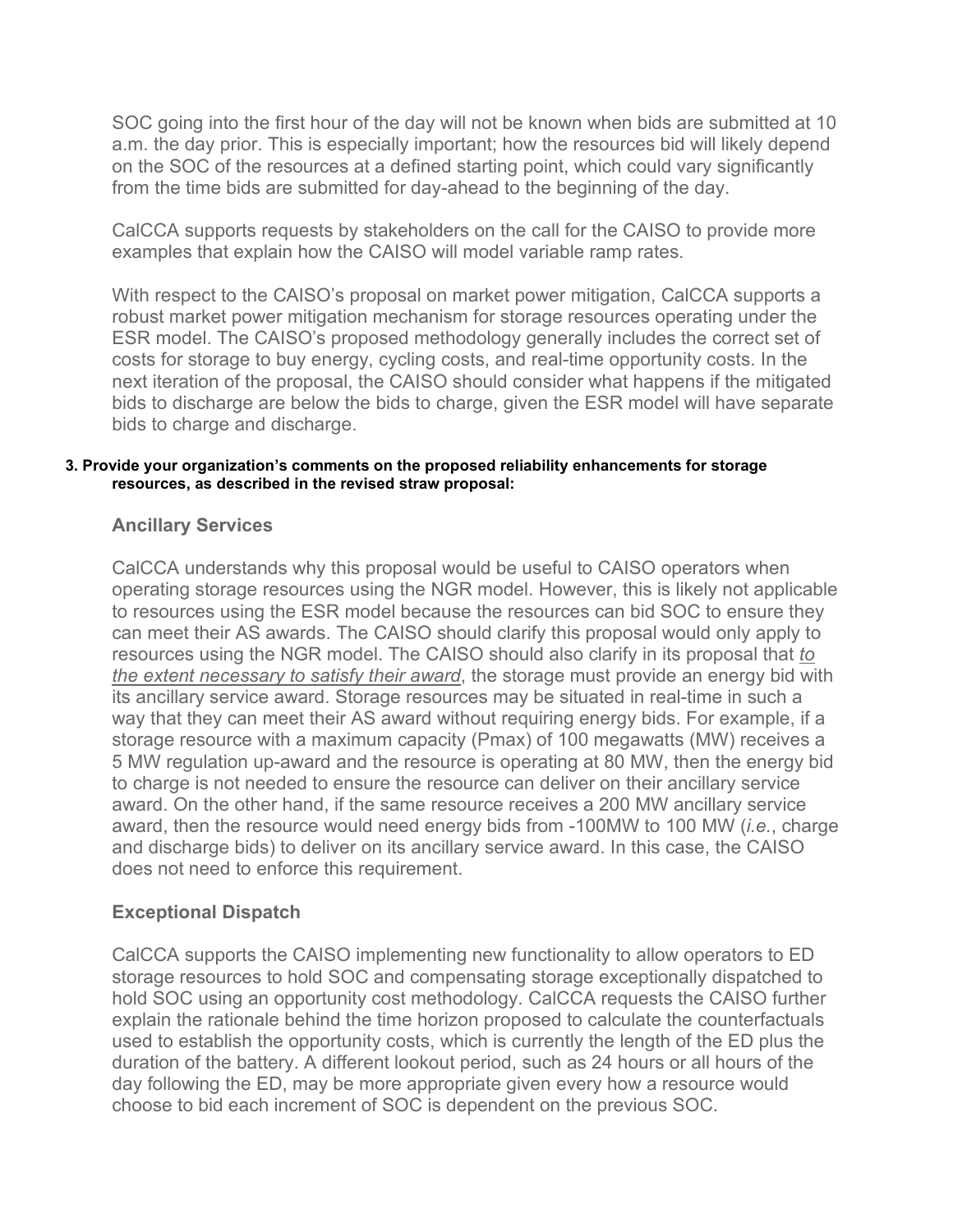## **Tools for Local Areas**

CalCCA does not oppose the CAISO's proposal to schedule energy storage resources in day-ahead through the market when operators identify challenging constraints in local areas. The CAISO should, however, consider the use of these tools and their impact on market prices in the TPP when evaluating whether or not to approve transmission upgrades that would alleviate local area constraints and reduce reliance on the use of this tool.

#### **4. Provide your organization's comments on the proposed co-located enhancements, as described in the revised straw proposal:**

# **Co-Located Enhancements**

CalCCA appreciates the CAISO taking steps to enhance the ability of co-located resources to utilize solely on-site renewables to charge storage to take full advantage of the ITC. CalCCA supports the proposed electable functionality to limit dispatch instructions, so they are no greater than the forecast of the co-located renewable. However, CalCCA opposes the CAISO's proposal to limit this functionality to resources that have contractual ITC implications or property tax implications in place prior to this policy being implemented. The CAISO must expand its proposal to allow the functionality to apply to all co-located resources, legacy or new resources, that are eligible for the ITC and property tax benefits regardless of when the contract was executed relative to CAISO's proposal. This functionality should extend for the length of the ITC or property tax benefit eligibility, rather than being limited to five years. Resources unavailable due to grid charging restrictions should be required to submit outage cards but the outage should be exempt from RAAIM if the outage is due to charging restrictions and the inability to charge from onsite renewable.

The CAISO should not develop a policy that would require asking one federal agency (Federal Energy Regulatory Commission) to approve a policy that would directly contradict that of another. The ITC is a federal benefit offered by the Internal Revenue Service to incentivize pairing storage with renewable resources. The CAISO must not implement policies that contradict federal programs or diminish market participants' ability to take full advantage of them. The ITC is a federal benefit that could potentially extend beyond its current five-year timeframe in the future. The CAISO's proposal would create an unnecessary roadblock to market participants looking to participate under the co-located configuration, which by design is meant to allow for a more flexible utilization of the battery. Therefore, the CAISO must extend this electable functionality to all resources eligible for the ITC.

A significant reason so many storage resources are being developed is that they can be financed using ITC and receive property tax benefits. The CAISO should avoid policies that would stand in the way of developing these resources, especially during a time when the state needs to procure significant amounts of new capacity to meet procurement orders and support grid reliability. CalCCA understands the CAISO intends to be able to fully utilize the battery component of co-located resources, above their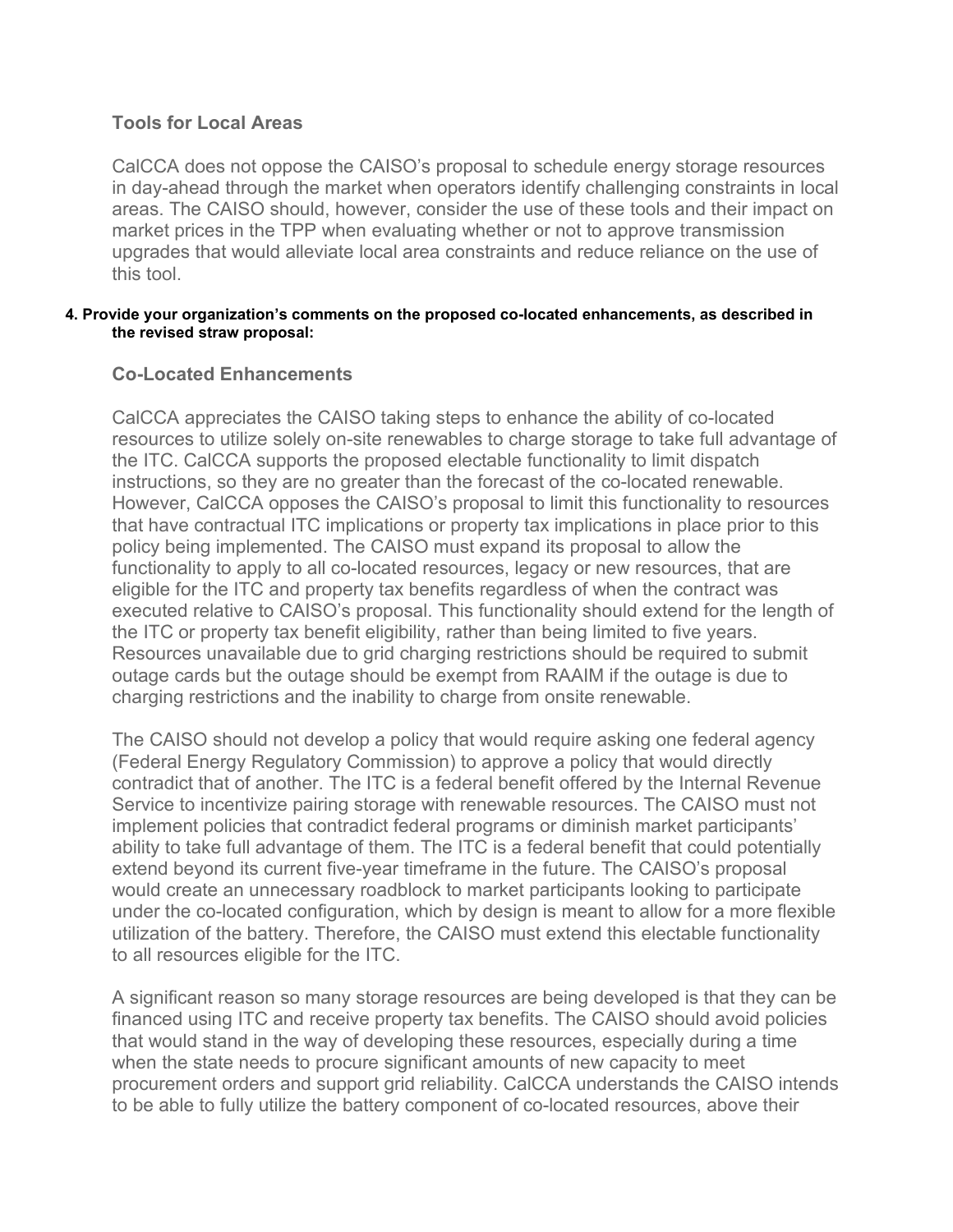renewable output, through grid charging. This must only occur after the phaseout of ITC and property tax benefits. Only applying this functionality to existing resources with contracts signed before Energy Storage Enhancements implementation (*i.e.*, 2023) creates both uncertainty and new challenges for co-located resources coming to market, since new resources will have uncertainty around the ITC it can expect to receive.

Further, while the CAISO states its proposal, "should incentivize owners to bid more charging capability into the market, as charging would always be compensated, including incidental costs from grid charging,["\[1\]](https://stakeholdercenter.caiso.com/Comments/AllComments/bb10ac11-7090-4e45-bca4-06191a4a8adb#_9D983E5D-1EC9-48F5-A867-DF6BB48D2FEDftn1) compensation through the CAISO market cannot offset foregone ITC payments. While it may be possible to reflect some of these costs through bids prior to reaching the 25 percent threshold, as the CAISO outlines in its proposal, storage is not eligible for ITC at all if the percentage of charging that occurs via the grid rather than the onsite renewable exceeds 25 percent. These costs significantly exceed those that can be reflected through bids. This is exacerbated by the foregone property tax benefits that are lost by any amount of grid charging.

Finally, CalCCA requests clarification on the process by which market participants would have the ability to request the functionality be added or removed. CalCCA understands that the New Resource Implementation (NRI) process can take a considerable amount of time, and if the process for adding or removing this functionality is similar to the NRI process, it may impact decisions around which model (hybrid or colocated) to use.

# **Optimized Curtailment of Co-Located Resources**

CalCCA supports the comments from Clean Power Alliance (CPA) submitted to the Revised Straw Proposal regarding the curtailment of co-located resources. CPA's proposal would adjust curtailment orders on co-located resources so that renewables can continue to charge on-site batteries as scheduled, rather than having the renewable resource curtailed such that the storage cannot fully charge. Given co-located resources are prevented from charging from the grid, when the CAISO issues a curtailment instruction, the resource can curtail such that it provides 0 MW of export onto the grid but should be able to produce energy such that it can continue to charge the storage component. Curtailing the renewable resource further such that it provides no energy to the grid and also cannot fully charge the battery would only result in the CAISO having less energy available from the storage component to dispatch at a later time.

[\[1\]](https://stakeholdercenter.caiso.com/Comments/AllComments/bb10ac11-7090-4e45-bca4-06191a4a8adb#_9D983E5D-1EC9-48F5-A867-DF6BB48D2FEDftnref1) Revised Straw Proposal at 23.

#### **5. Provide your organization's comments on the proposed WEIM classification for this initiative, as described in the revised straw proposal:**

CalCCA has no comments at this time.